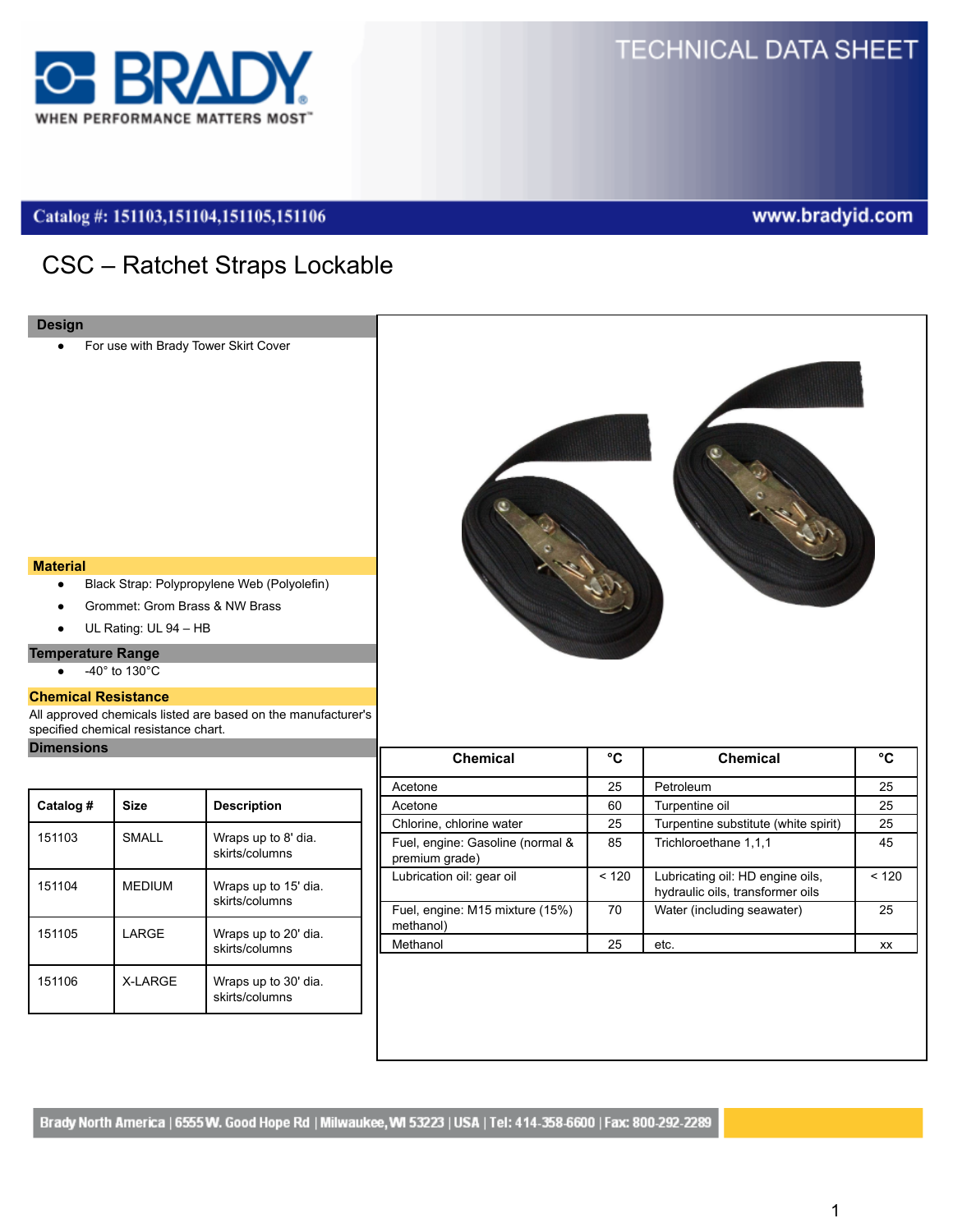# **MSDS Information**

# **1. HAZARDS IDENTIFICATION**

This product has Prop 65 labeling.

## **2. FIRST AID MEASURES/HEALTH INFORMATION /PROTECTION**

| Eve Contact:            | Solid or dusts may cause irritation or cornel injury due to mechanical action. Immediately flush eyes with plenty of water for at least<br>15 minutes. Get medical aid immediately.                                                                                                                    |  |
|-------------------------|--------------------------------------------------------------------------------------------------------------------------------------------------------------------------------------------------------------------------------------------------------------------------------------------------------|--|
| Ingestion:              | Ingestion is not a likely route due to proper industrial handling.                                                                                                                                                                                                                                     |  |
| Inhalation:             | Single exposure to dust is not likely to be hazardous.                                                                                                                                                                                                                                                 |  |
| Skin Contact:           | Skin absorption is unlikely due to physical properties. Mechanical injury only. If skin contact with hot material occurs: DO NOT<br>ATTEMPT TO REMOVE MOLTEN MATERIAL. Immediately flush affected area with plenty of cold water and cover with a clean<br>dressing. Have burn treated by a physician. |  |
| Exposure Limits:        | None                                                                                                                                                                                                                                                                                                   |  |
| <b>Threshold Limits</b> | None                                                                                                                                                                                                                                                                                                   |  |
| Personal Protection:    | None (ambient conditions)                                                                                                                                                                                                                                                                              |  |
| NPCA-HMIS Rating:       | Health: 0; Flammability: 1; Reactivity: 0                                                                                                                                                                                                                                                              |  |
| NFPA-704 Rating:        | Health: 0; Flammability: 1; Reactivity: 0                                                                                                                                                                                                                                                              |  |

## **3. FIRE-FIGHTING MEASURES**

| General Information | As in any fire, wear a self-contained breathing apparatus in pressure-demand, MSHA/NIOSH (approved or equivalent), and full<br>protective gear. |
|---------------------|-------------------------------------------------------------------------------------------------------------------------------------------------|
| Extinguishing Media | Use water spray, dry chemical, carbon dioxide, or chemical foam.                                                                                |
| Fire Hazards:       | Hazardous decomposition products are HCl, CO2, a slightly CO and various hydrocarbons.                                                          |

#### **4. ACCIDENTAL RELEASE MEASURES**

| Land  | Recover material and place in suitable container for reuse or for disposal in conformance with local regulations. |
|-------|-------------------------------------------------------------------------------------------------------------------|
| Water | Recover material and place in suitable container for reuse or for disposal in conformance with local regulations. |

#### **5. HANDLING AND STORAGE**

| Handling | <b>I</b> Wash<br>these fabrics.<br>ı hands after using                     |
|----------|----------------------------------------------------------------------------|
| Storage  | <b>I</b> Keep<br>ر dry and cool and away from direct sunlight for quality. |

# **6. EXPOSURE CONTROLS/PERSONAL PROTECTION**

| <b>Engineering Controls</b>                                           | Good general ventilation should be sufficient for most conditions. When processing at elevated temperature, provide local exhaust. |  |  |
|-----------------------------------------------------------------------|------------------------------------------------------------------------------------------------------------------------------------|--|--|
| <b>RESPIRATORY</b>                                                    | For most conditions, no respiratory protection should be needed. When processing at elevated temperature, use an approved          |  |  |
| <b>PROTECTION</b>                                                     | respiratory protection.                                                                                                            |  |  |
|                                                                       | EYE PROTECTION: Wear safety glasses with side shields.                                                                             |  |  |
| SKIN PROTECTION: Wear clean body-covering clothing and rubber gloves. |                                                                                                                                    |  |  |
|                                                                       | SOURCE OF EXPOSURE LIMIT DATA: None established.                                                                                   |  |  |

## **7. PHYSICAL AND CHEMICAL PROPERTIES**

| General Information | Red fabric, Odorless,             |
|---------------------|-----------------------------------|
| Other Information   | Specific Gravity / Density: 1.25. |
|                     | Heat-Resistance: 70 C             |
|                     | Cold-Resistance: -20 C            |